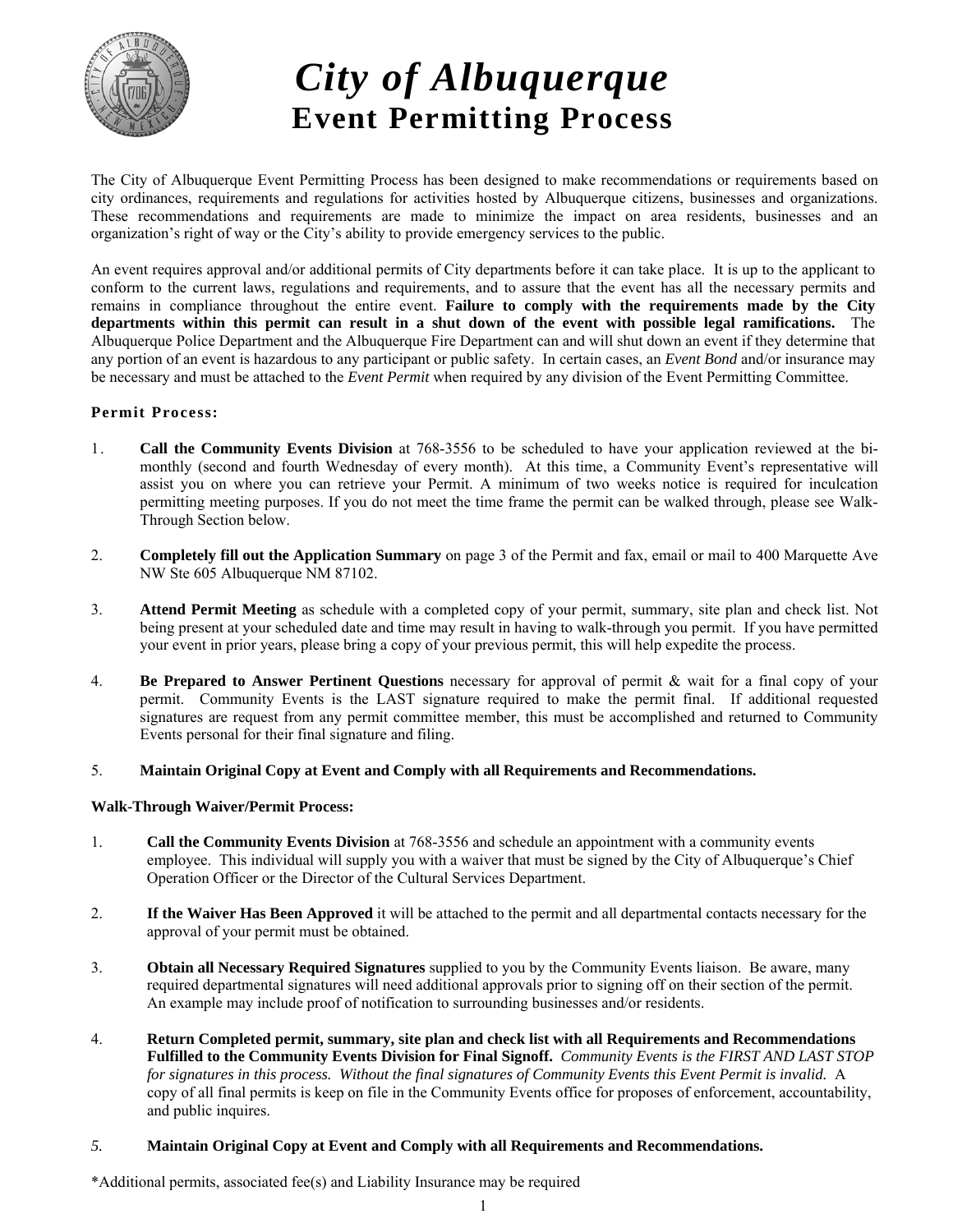

# *City Of Albuquerque*  **Special Event Application Summary**

| (Please Print)<br>Name of Contact Person:                                                                                                                                                  |                                                    |
|--------------------------------------------------------------------------------------------------------------------------------------------------------------------------------------------|----------------------------------------------------|
| Address:                                                                                                                                                                                   | E-mail address:                                    |
| Home Phone Number:                                                                                                                                                                         | Cell Phone Number:                                 |
| Date(s) of Event:<br>Location(s) of Event:<br>Address of Event:<br>Set up Dates and Times:<br>Event Hours of Operation:<br>Event Teardown Dates and Times:<br><b>Estimated Attendance:</b> |                                                    |
| <b>Briefly Describe the Event:</b>                                                                                                                                                         |                                                    |
| Street Closure(s) Dates and Times:                                                                                                                                                         |                                                    |
| Will food and/or beverages be served?<br>Will food be prepackaged?<br>Will vendors be cooking or heating food?<br>If yes, please provide vendor(s) name                                    | [ ] Yes [ ] No<br>[ ] Yes [ ] No<br>[ ] Yes [ ] No |
| Will there be amplified music?                                                                                                                                                             | $[$ ] Yes $[$ ] No                                 |
| Will tents or canopies be utilized?<br>Are the tents or canopies fire retardant?<br>Please list number and size(s):<br>Vendor(s) name:                                                     | $[$ ] Yes $[$ ] No<br>[ ] Yes [ ] No               |
| How does this event benefit the City of Albuquerque? (Please explain)                                                                                                                      |                                                    |
|                                                                                                                                                                                            |                                                    |
|                                                                                                                                                                                            |                                                    |

#### **Attach Site Plan and/or Route Map (Sketch of tent set up, vendors, staging, parking, security detail, etc.)**

Please submit this summary to the Special Events Permitting staff as soon as possible at e-mail: [izamora@cabq.gov](mailto:izamora@cabq.gov) [mpcandelaria@cabq.gov](mailto:mpcandelaria@cabq.gov) or fax: 768-2846. Someone from the Cultural Services Department will contact you and schedule you for an upcoming Special Events Permitting Committee meeting. Please complete any additional information requirements, and have them ready to present at the scheduled committee meeting. If you have any questions, please call the Cultural Services Department at 768-3577 for assistance.

Note: This summary will begin the process of City of Albuquerque departments supporting your special event. However, final permitting decisions for your special event will be based on the additional information you provide at the scheduled Special Events Permitting committee meeting. The City may impose certain fees for your event which will be collected at the meeting. Please be prepared with check or credit card.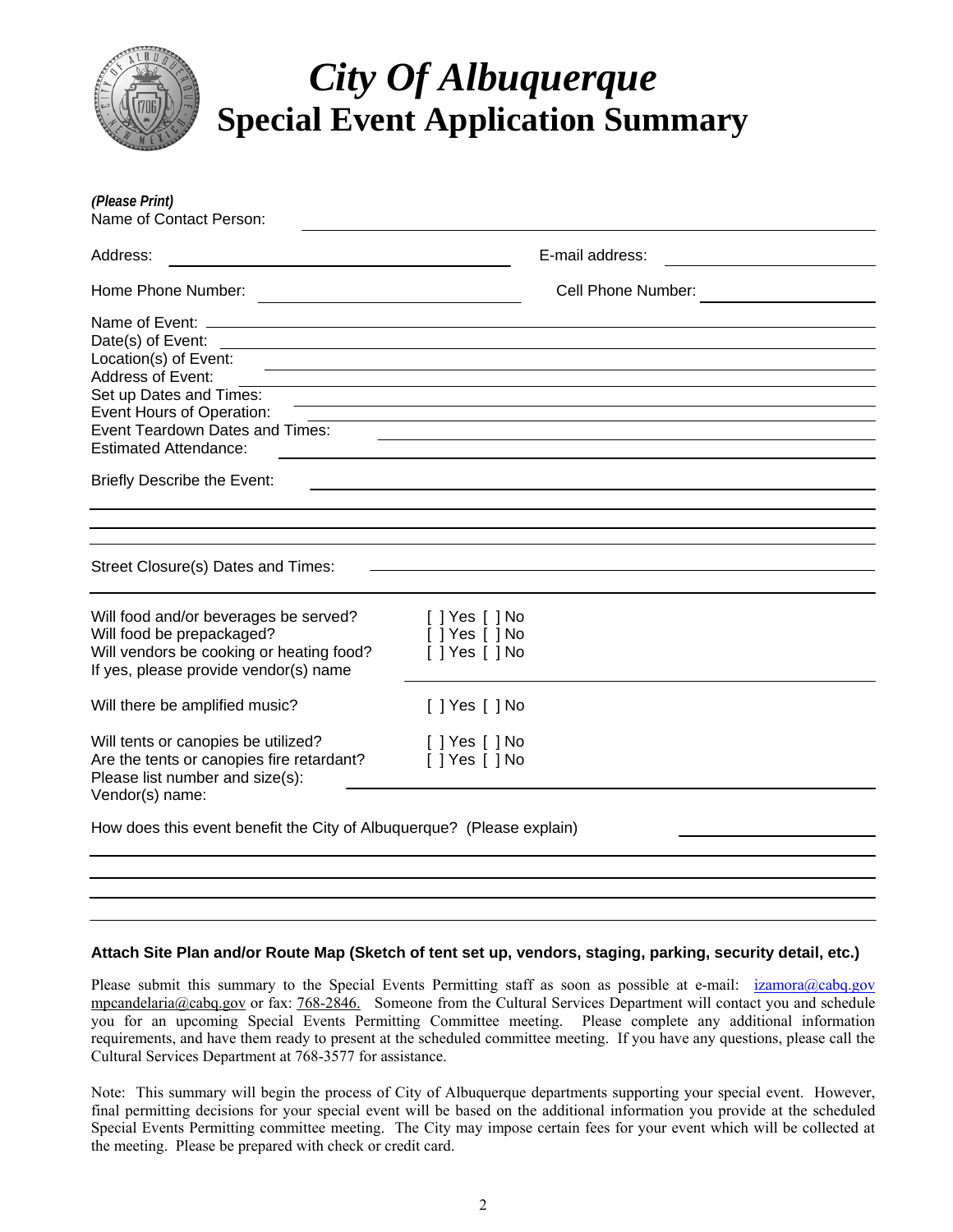#### **SITE PLAN**

The **SITE PLAN** is an essential part of the Special Event Application process. Applications submitted without a site plan or with an incomplete site plan may result in the application being delayed or denied. You may find the following website helpful in preparing your site plan: <http://gisphp.cabq.gov/address/php>

The **SITE PLAN** is a detailed map and "floor plan" of your event. To ensure a quick and thorough review of your application, please include the following details, as applicable to your specific event, on the site plan and submit it attached to your Special Event Application Summary.

**SITE PLANS** will include the following:

- 1. The location and boundaries of the planned event; include barrier locations
- 2. Tent and canopy locations; include dimensions
- 3. All proposed fencing for the event, including the location of all entrance and exit gates; identify all emergency exit locations
- 4. All signage for the event, both internal and external to the event site boundaries
- 5. All designated bus stops and shelters
- 6. All City metered parking spaces
- 7. All designated on-street parking spaces
- 8. All red-or yellow-painted curbs
- 9. All fire hydrants and fire extinguisher locations
- 10. All stages and/or riser locations
- 11. All proposed porta-potty locations, including accessible porta-potties; all hand-washing stations
- 12. All proposed trash dumpster locations, including size and placement direction
- 13. A "north" arrow with all streets labeled
- 14. The name and telephone number of all adjacent businesses within the barricaded area

#### **CHECKLIST**

Check each box to finish your application. Attach this completed Checklist with your filled-in permit. If you **have not** answered all the items below, your permit may be returned to you as incomplete.

Begin the permitting process in this order:

- $\Box$  Contact the Community Events Division to be scheduled to have your application reviewed at the bi-monthly (second and fourth Wednesday of every month) Event Permitting Committee Meeting.
- $\Box$  Fully complete the application summary on page 3.
- $\Box$  Return the completed application summary at least two weeks in advance to the Community Events Scheduler.
- If applicable attach a Site Plan and/or Barricade Plan as required by AFD, Office of Municipal Development and Zoning Enforcement.
- $\Box$  Return <u>a</u> completed copy of the entire permit with all acquired signatures and fulfilled requirements to the Community Events Scheduler.

Please send all requested information Attn: Community Events Scheduler @ U.S. Mail: Marquette Ave NW Ste 605, Albuquerque, NM 87102.Email: [izamora@cabq.gov](mailto:izamora@cabq.gov). or [mpcandelaria@cabq.gov](mailto:mpcandelaria@cabq.gov) Fax: (505) 768-2846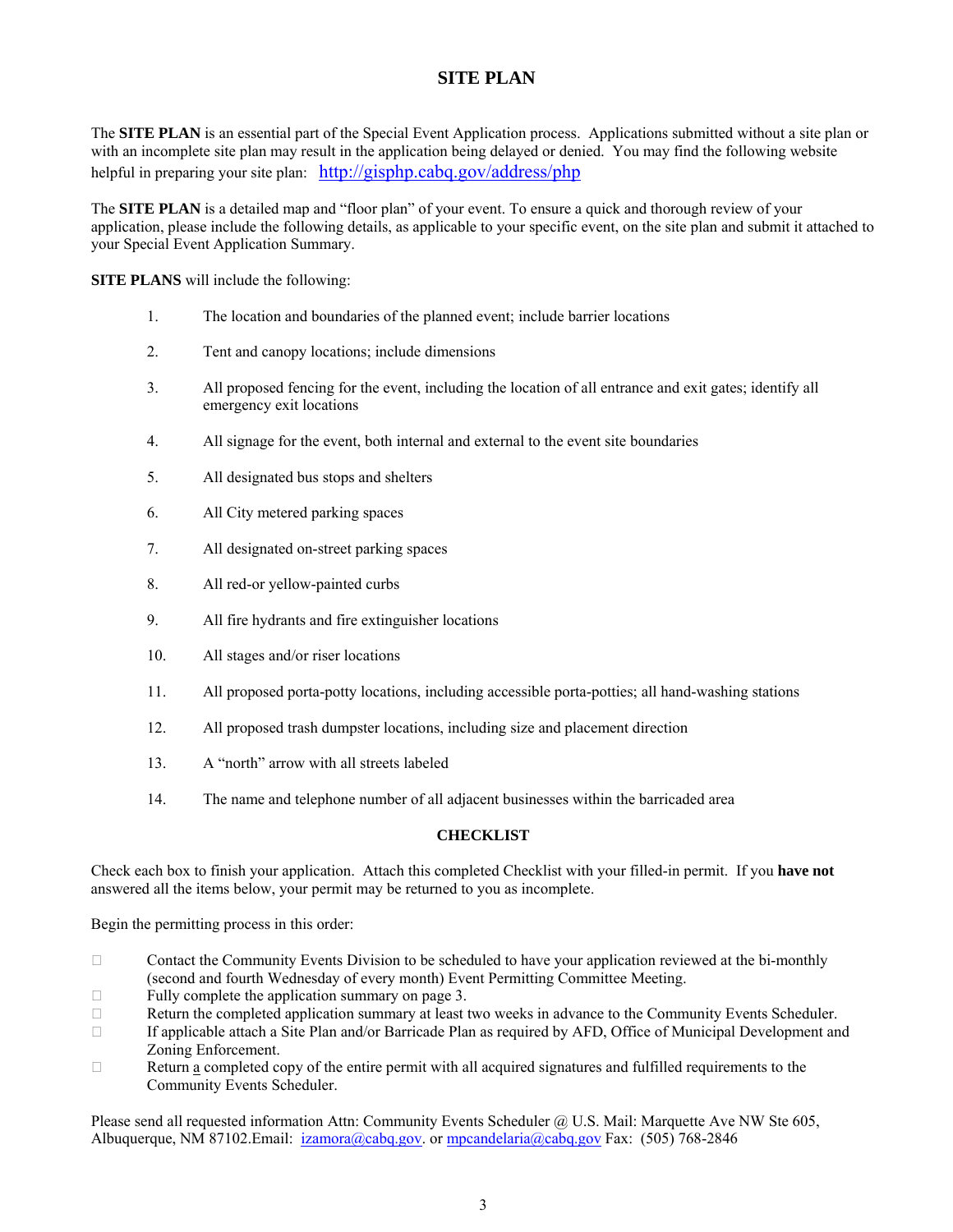#### **PART II. DEPARTMENT SIGNATURES**

*All required signatures, according to your event, must be obtained to become a permit.* 

## **Department of Municipal Development, Construction Services Division (505) 924-3400**

| Plaza del Sol, 600 2 <sup>nd</sup> Street NW<br>4th Floor, Suite 400<br>Albuquerque, NM 87102 |                 | <b>Construction Coordinator</b><br>Date<br>$\Box$ Denied<br>$\Box$ Approved |
|-----------------------------------------------------------------------------------------------|-----------------|-----------------------------------------------------------------------------|
| $\Box N/A$<br><b>Barricade Permit:</b><br>Comments:                                           | $\Box$ Required | Permit Fee                                                                  |

| <b>Transit Department</b>                                                                                  | (505) 724-3126                                                             |
|------------------------------------------------------------------------------------------------------------|----------------------------------------------------------------------------|
| ABQ Ride<br><b>Alvarado Transportation Center</b><br>100 1st Street SW, 2nd Floor<br>Albuquerque, NM 87102 | ABQ Ride Operations Supervisor<br>Date<br>$\Box$ Denied<br>$\Box$ Approved |
| Comments:                                                                                                  |                                                                            |
|                                                                                                            |                                                                            |
|                                                                                                            |                                                                            |

**Fire Marshal's Office (505) 764-6300** 

| 724 Silver SW<br>Albuquerque, NM 87102                                                                                                                                                                 |                                                                                             |                                                                                                                              | Fire Marshal's Office<br>$\Box$ Approved | Date<br>$\Box$ Denied |
|--------------------------------------------------------------------------------------------------------------------------------------------------------------------------------------------------------|---------------------------------------------------------------------------------------------|------------------------------------------------------------------------------------------------------------------------------|------------------------------------------|-----------------------|
| <b>Emergency Access Lane</b><br><b>Fire Hydrant Access</b><br><b>Special Cooking Arrangements</b><br>Fire Extinguisher( $s$ ) needed<br>Standby Emergency Team needed<br><b>Special Considerations</b> | $\Box N/A$<br>$\Box N/A$<br>$\Box N/A$<br>$\Box$ Yes<br>$\Box$ Yes<br>$\Box$ <i>Elderly</i> | $\Box$ Required<br>$\Box$ Required<br>$\Box$ Required<br>$\Box$ No Type $\Box$<br>$\Box$ No $\Box$ Rescue<br>$\Box$ Handicap | $\Box$ Pumper                            |                       |
| Comments:                                                                                                                                                                                              |                                                                                             |                                                                                                                              |                                          |                       |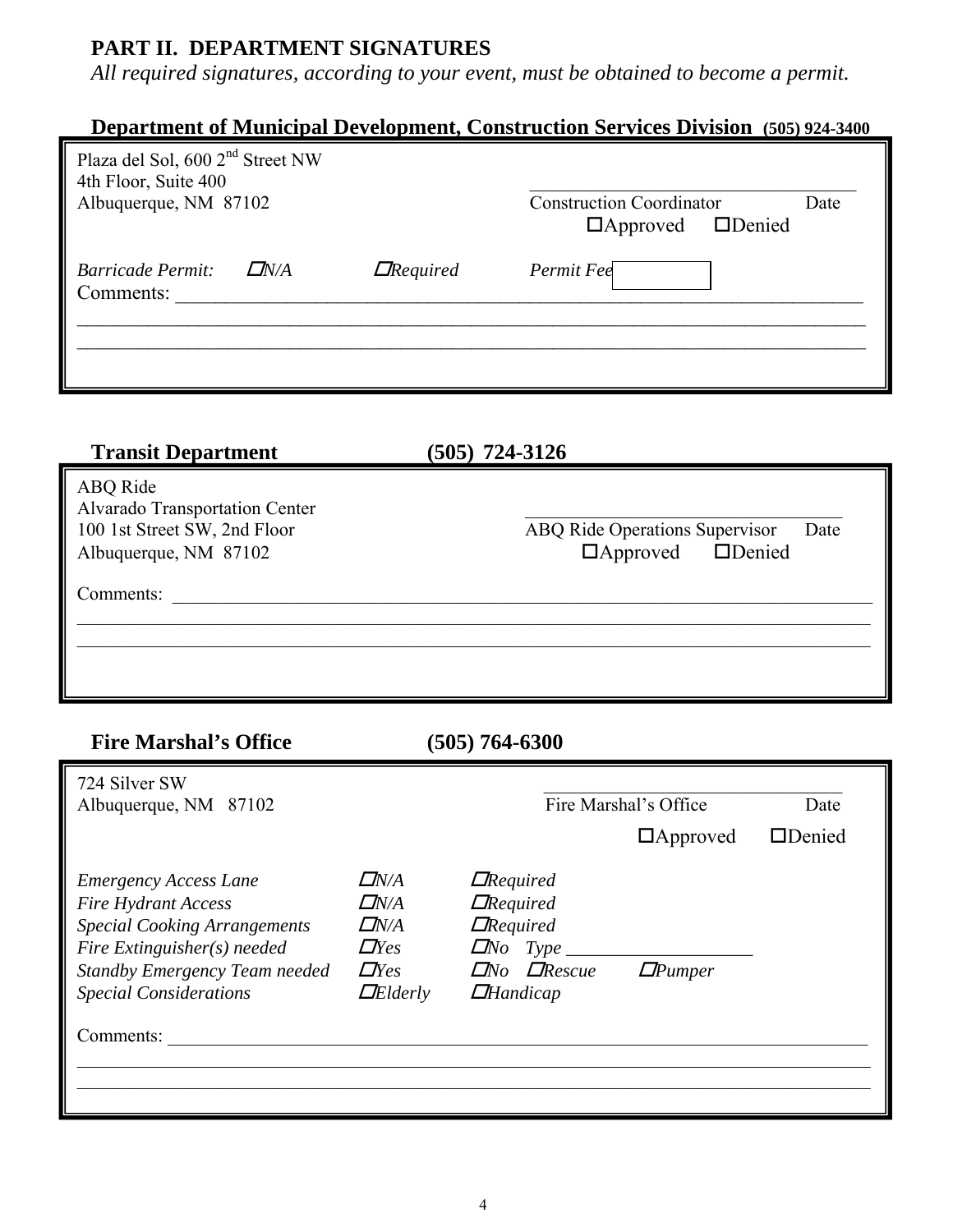## **Albuquerque Police Department**

| <b>Southeast Area</b><br>800 Louisiana SE<br>$(505)$ 256-2050                    | <b>Northeast Area</b><br>8201 Osuna NE<br>$(505)$ 823-4455                | Area Commander, A.P.D.<br>$\Box$ Approved                          | Date<br>$\Box$ Denied |
|----------------------------------------------------------------------------------|---------------------------------------------------------------------------|--------------------------------------------------------------------|-----------------------|
| <b>North Valley Area</b><br>5408 2 <sup>nd</sup> Street NW<br>$(505) 761 - 8800$ | <b>Foot Hills Sub Station</b><br>12800 Lomas Blvd. NE<br>$(505)$ 332-5240 | <b>Westside Area</b><br>5404 Los Volcanes NW<br>$(505) 831 - 4705$ |                       |
| Comments:                                                                        |                                                                           |                                                                    |                       |
|                                                                                  |                                                                           |                                                                    |                       |

## **Albuquerque Police Department/ Traffic (505) 857-8421**

| Traffic Commander<br>7520 Corona Ave. NE (N. of Paseo del Norte, off Wyoming) Traffic Commander, A.P.D. |                 | Date          |
|---------------------------------------------------------------------------------------------------------|-----------------|---------------|
| Albuquerque, NM 87122                                                                                   | $\Box$ Approved | $\Box$ Denied |
| Comments:                                                                                               |                 |               |
| Chiefs Overtime<br>(505)768-2380                                                                        |                 |               |

| CHRED O TEL GHIR                                  |                                                 | $\mathbf{v}$ , $\mathbf{v}$ , $\mathbf{v}$ , $\mathbf{v}$ |                                 |                                          |
|---------------------------------------------------|-------------------------------------------------|-----------------------------------------------------------|---------------------------------|------------------------------------------|
| 400 Roma NW<br>3rd Floor<br>Albuquerque, NM 87102 |                                                 |                                                           | Chief's Overtime Coordinator    | Date<br>$\Box$ Denied<br>$\Box$ Approved |
| Sergeant(s)<br>Lieutenant(s)                      | $Cost p/hr \$<br>$Cost p/hr \$<br>$Cost p/hr \$ | $Hours$ <sub>_____</sub><br>Hours                         | $Hours = $$<br>$=$ \$<br>$=$ \$ | Total Cost \$                            |
| Comments:                                         |                                                 |                                                           |                                 |                                          |

## **Albuquerque Police Department/Chief's Office (505) 768-2200**

| <b>Chief of Police</b><br>400 Roma NW, 5th Floor<br>Albuquerque, NM 87102 | Chief of Police, A.P.D. | Date          |
|---------------------------------------------------------------------------|-------------------------|---------------|
|                                                                           | $\Box$ Approved         | $\Box$ Denied |
| Comments:                                                                 |                         |               |
|                                                                           |                         |               |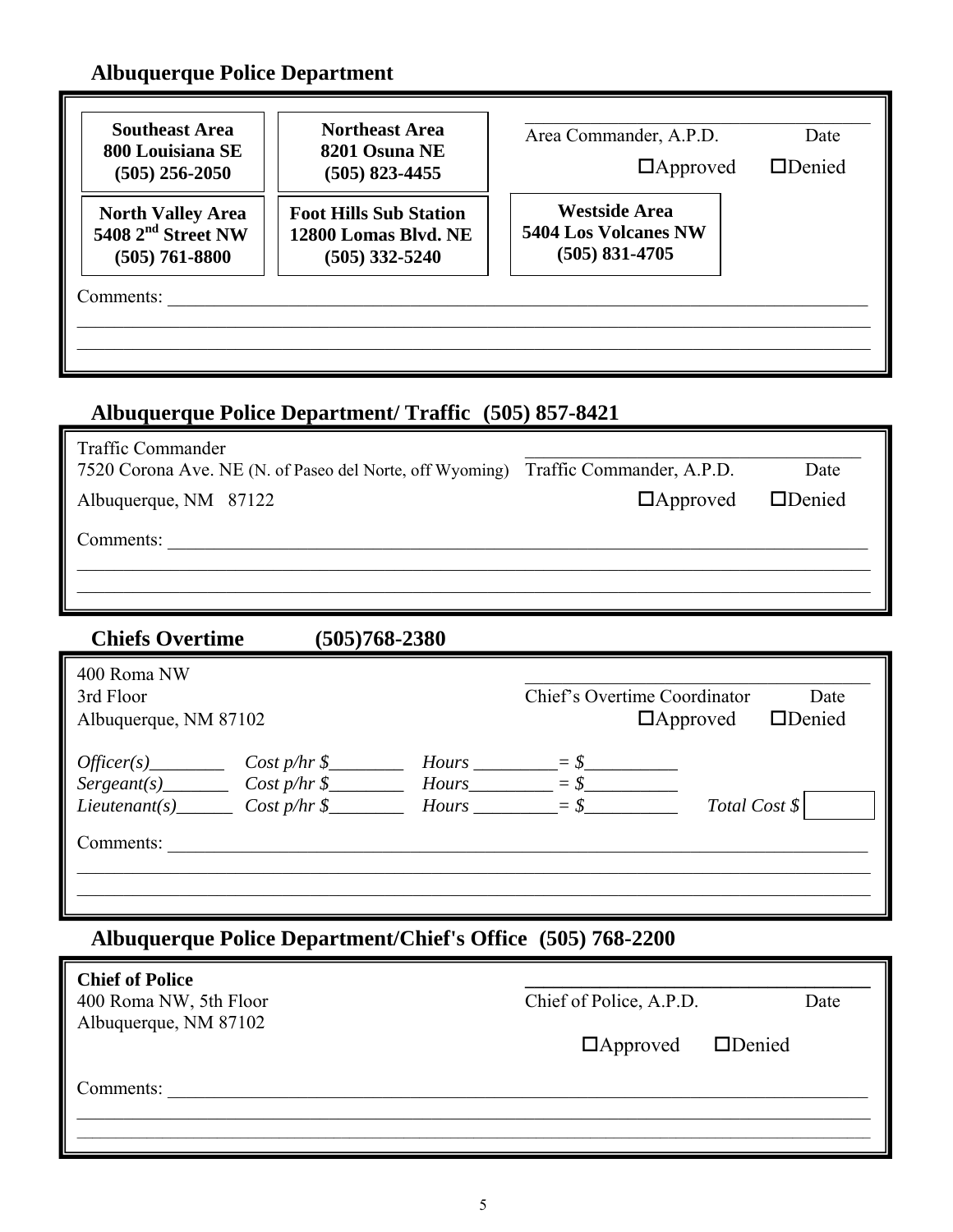| 400 Marquette NW<br>3 <sup>rd</sup> floor, Room 3023<br>Albuquerque, NM 87102    |                                        | Environmental Health Representative/Food<br>Environmental Health Representative/Noise | $\Box$ Approved<br>$\Box$ Approved |               | □Denied<br>$\Box$ Denied | Date<br>Date |
|----------------------------------------------------------------------------------|----------------------------------------|---------------------------------------------------------------------------------------|------------------------------------|---------------|--------------------------|--------------|
| Special Dispenser's Permit(s)                                                    | $\Box N/A$                             | $\Box$ Required $\Box$ Issued $\Box$ Denied                                           |                                    |               |                          |              |
| Temporary Food Establishment                                                     | $\Box N/A$                             | $\Box$ Required $\Box$ Issued                                                         |                                    | $\Box$ Denied |                          |              |
| Noise Permit                                                                     | $\Box N/A$                             | $\Box$ Required $\Box$ Issued $\Box$ Denied                                           |                                    |               |                          |              |
| <b>Dust Control Measures</b>                                                     | $\Box N/A$                             | $\Box$ Required                                                                       | $\Box$ Issued $\Box$ Denied        |               |                          |              |
| Liquid Waste<br><b>Grease Containers</b><br><b>Trash Removal</b>                 | $\Box N/A$<br>$\Box N/A$<br>$\Box N/A$ | $\Box$ Required<br>$\Box$ Required<br>$\Box$ Required                                 |                                    |               |                          |              |
| Number of food/drink vendors/dispensers at this event:                           |                                        |                                                                                       |                                    |               |                          |              |
| Vendor List included? $\Box$ YES                                                 | $C$ NO                                 |                                                                                       |                                    |               |                          |              |
| Date Environmental Health Requirements to be completed _________________________ |                                        |                                                                                       |                                    |               |                          |              |
| Comments:                                                                        |                                        |                                                                                       |                                    |               |                          |              |
|                                                                                  |                                        |                                                                                       |                                    |               |                          |              |

| <b>Community Events Division</b>                                 | $(505)$ 768-3555 |                                        |               |
|------------------------------------------------------------------|------------------|----------------------------------------|---------------|
| 400 Marquette NW<br>6th floor, Room 605<br>Albuquerque, NM 87102 |                  | <b>Community Events Representative</b> | Date          |
|                                                                  |                  | $\Box$ Approved                        | $\Box$ Denied |
| Civic Plaza Usage <b>Example</b> DApproved                       | $\Box$ Denied    | Civic Plaza Representative             | Date          |
| Comments:                                                        |                  |                                        |               |
|                                                                  |                  |                                        |               |
|                                                                  |                  |                                        |               |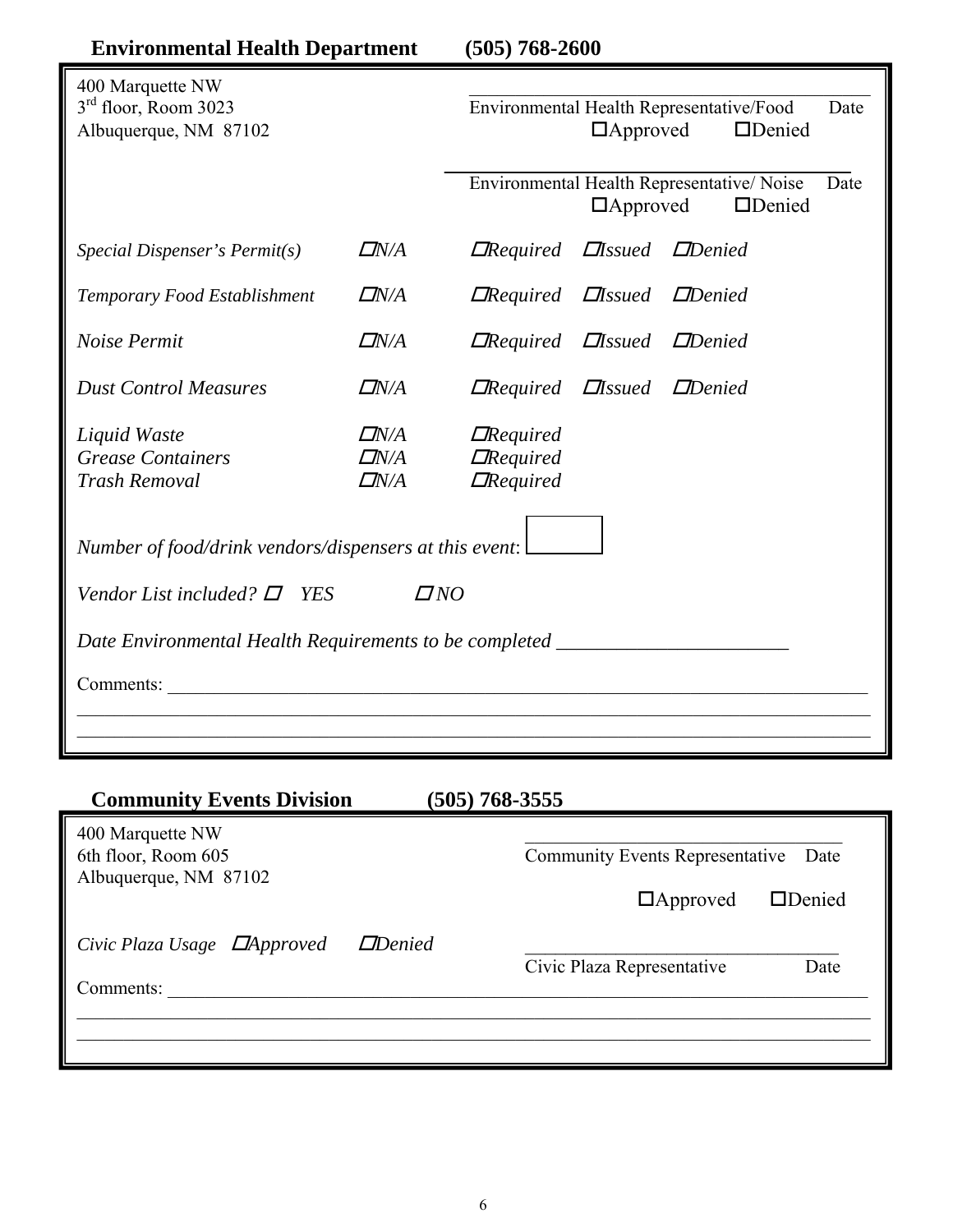## **Treasury Division – Dept. of Finance & Administrative Services (505) 768-3457**

| 400 Marquette NW<br>$1st$ floor, Room 1080 B                                                                                                                                                                                                                                                                           |                                                                                                                                                                                                                                                                                                                                    |
|------------------------------------------------------------------------------------------------------------------------------------------------------------------------------------------------------------------------------------------------------------------------------------------------------------------------|------------------------------------------------------------------------------------------------------------------------------------------------------------------------------------------------------------------------------------------------------------------------------------------------------------------------------------|
| Albuquerque, NM 87102                                                                                                                                                                                                                                                                                                  | <b>Treasury Representative</b><br>Date                                                                                                                                                                                                                                                                                             |
|                                                                                                                                                                                                                                                                                                                        | $\Box$ Denied<br>$\Box$ Approved                                                                                                                                                                                                                                                                                                   |
| Number of vendors at this event:                                                                                                                                                                                                                                                                                       |                                                                                                                                                                                                                                                                                                                                    |
| $\Box N/A$<br>$Special$ Dispenser's Permit(s)<br>Temporary Business Registration(s) $\Box N/A$<br>Annual Business Registration(s) $\Box N/A$<br>Company Name:                                                                                                                                                          | $\Box$ Required $\Box$ Issued $\Box$ Denied<br>$D$ Paid (Amount _________)Date _________________ Cash Check or CC(circle one)<br>$\Box$ Required $\Box$ Issued $\Box$ Denied<br>$D$ Paid (Amount _________)Date ________________ Cash Check or CC(circle one)<br>$\Box$ Required $\Box$ Issued $\Box$ Denied<br>Contact # $\vdash$ |
| <b>Contract Contract Contract</b><br><i>Total Cost of Permits Issued:</i> l<br><b>Barricade Permit</b><br><i>Issued</i><br>$\varpi$<br>$\Box$ Issued $\Box$<br><b>Tent Permit</b><br>O<br>Public Dance Permit $\Box$ Issued $\Box$<br>$\varOmega$<br>$\Box$ Issued $\Box$<br>Sign Permit<br>$\varOmega$<br>$\varOmega$ | $\Box$ Paid - Cash Check or CC(circle one)<br>$\Box$ Paid (Amount $Date$ )<br>Paid (Amount_________)Date________<br>Paid (Amount__________)Date_________<br>Comments (please list any other permits or fees not mentioned here that have been issued and paid for):                                                                |
| <b>Zoning Enforcement Office</b>                                                                                                                                                                                                                                                                                       | $(505)$ 924-3842                                                                                                                                                                                                                                                                                                                   |
| Plaza del Sol, 600 2 <sup>nd</sup> Street NW<br>7th Floor, Suite 720                                                                                                                                                                                                                                                   | Zoning Inspector<br>Date                                                                                                                                                                                                                                                                                                           |
| Albuquerque, NM 87102                                                                                                                                                                                                                                                                                                  | $\Box$ Approved<br>$\Box$ Denied                                                                                                                                                                                                                                                                                                   |
| $\Box$ Yes<br>Does the zone allow the event?<br>$\Box$ Yes<br><b>Public Dance Permit</b><br>$\Box$ Yes<br>Circus/ Carnival Zone Code                                                                                                                                                                                   | $\Box$ Yes<br>$\Box$ No<br>$\Box$ No Sign Permit<br>$\Box$ No Tent Permit required $\Box$ Yes<br>$\Box$ No<br>$\Box$ No Special Exception<br>$\Box$ Yes<br>$\varPi$ No                                                                                                                                                             |
| Comments                                                                                                                                                                                                                                                                                                               |                                                                                                                                                                                                                                                                                                                                    |

 $\mathcal{L}_\text{max} = \frac{1}{2} \sum_{i=1}^n \mathcal{L}_\text{max}(\mathbf{x}_i - \mathbf{y}_i)$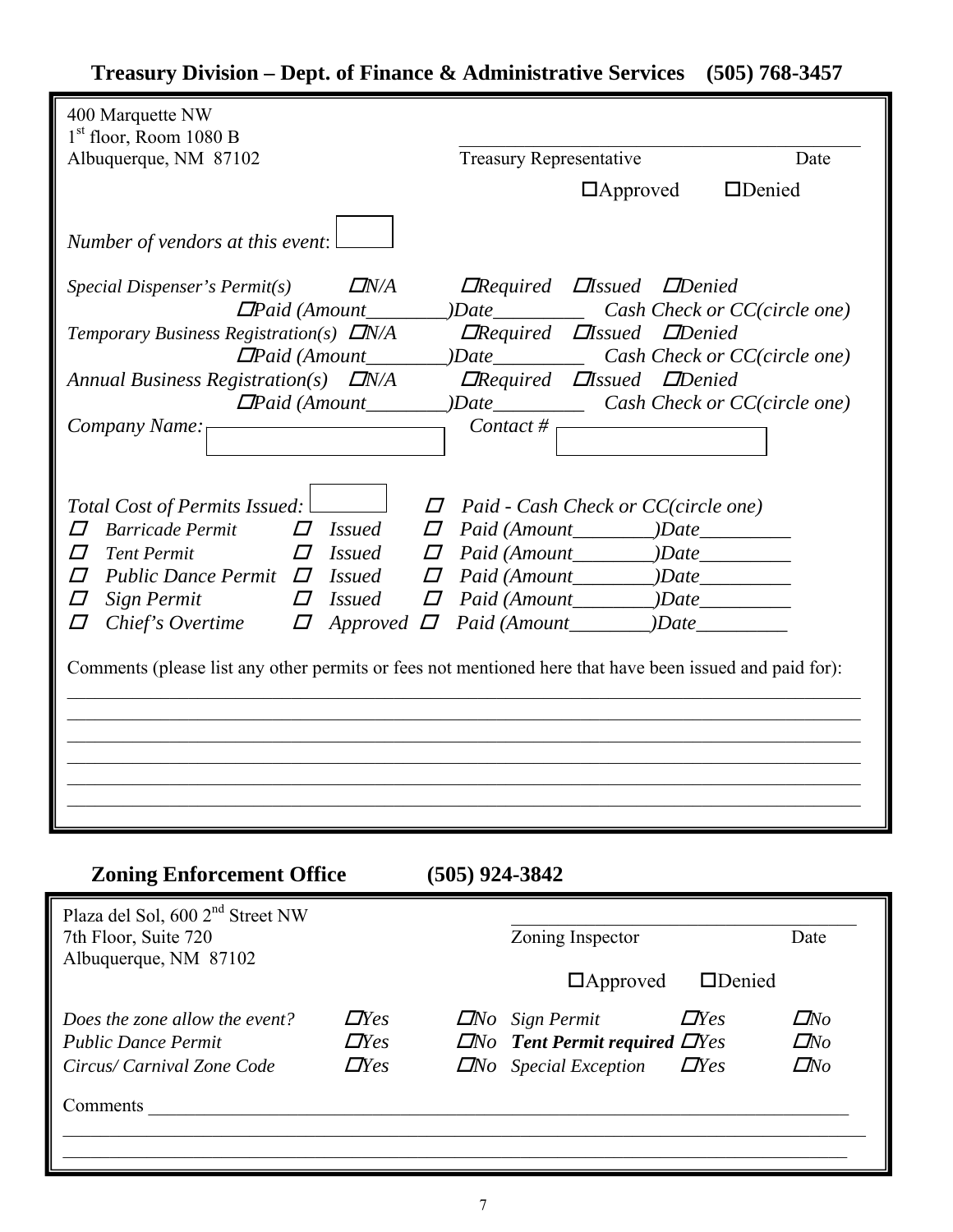## **Park Management (505) 768-5306**

| 1801 4th St. NW, Building A<br>Albuquerque, NM 87102 | <b>Activities Coordinator</b> | Date          |
|------------------------------------------------------|-------------------------------|---------------|
|                                                      | $\Box$ Approved               | $\Box$ Denied |
| Comments:                                            |                               |               |

## **Solid Waste (505) 761-8115 or 761-8158 Fax 761-8187**

| Solid Waste Management Department<br>4600 Edith NE | Solid Waste Representative       |  |
|----------------------------------------------------|----------------------------------|--|
| Albuquerque NM 87107<br>Comments:                  | $\Box$ Approved<br>$\Box$ Denied |  |
|                                                    |                                  |  |

## **Office of Neighborhood Coordination (505) 924-3914**

| <b>ONC</b> Representative<br>$\Box$ Approved | Date<br>$\Box$ Denied                                                                                                                           |
|----------------------------------------------|-------------------------------------------------------------------------------------------------------------------------------------------------|
|                                              |                                                                                                                                                 |
|                                              |                                                                                                                                                 |
|                                              |                                                                                                                                                 |
|                                              |                                                                                                                                                 |
|                                              |                                                                                                                                                 |
|                                              |                                                                                                                                                 |
|                                              |                                                                                                                                                 |
|                                              |                                                                                                                                                 |
|                                              |                                                                                                                                                 |
|                                              | Date                                                                                                                                            |
|                                              |                                                                                                                                                 |
|                                              |                                                                                                                                                 |
|                                              | $\Box$ Denied                                                                                                                                   |
|                                              |                                                                                                                                                 |
|                                              |                                                                                                                                                 |
|                                              |                                                                                                                                                 |
|                                              |                                                                                                                                                 |
|                                              | Representative<br>Name of Association<br>$\Box$ Approved<br>* Attach a flier or letter of notification to the association regarding your event. |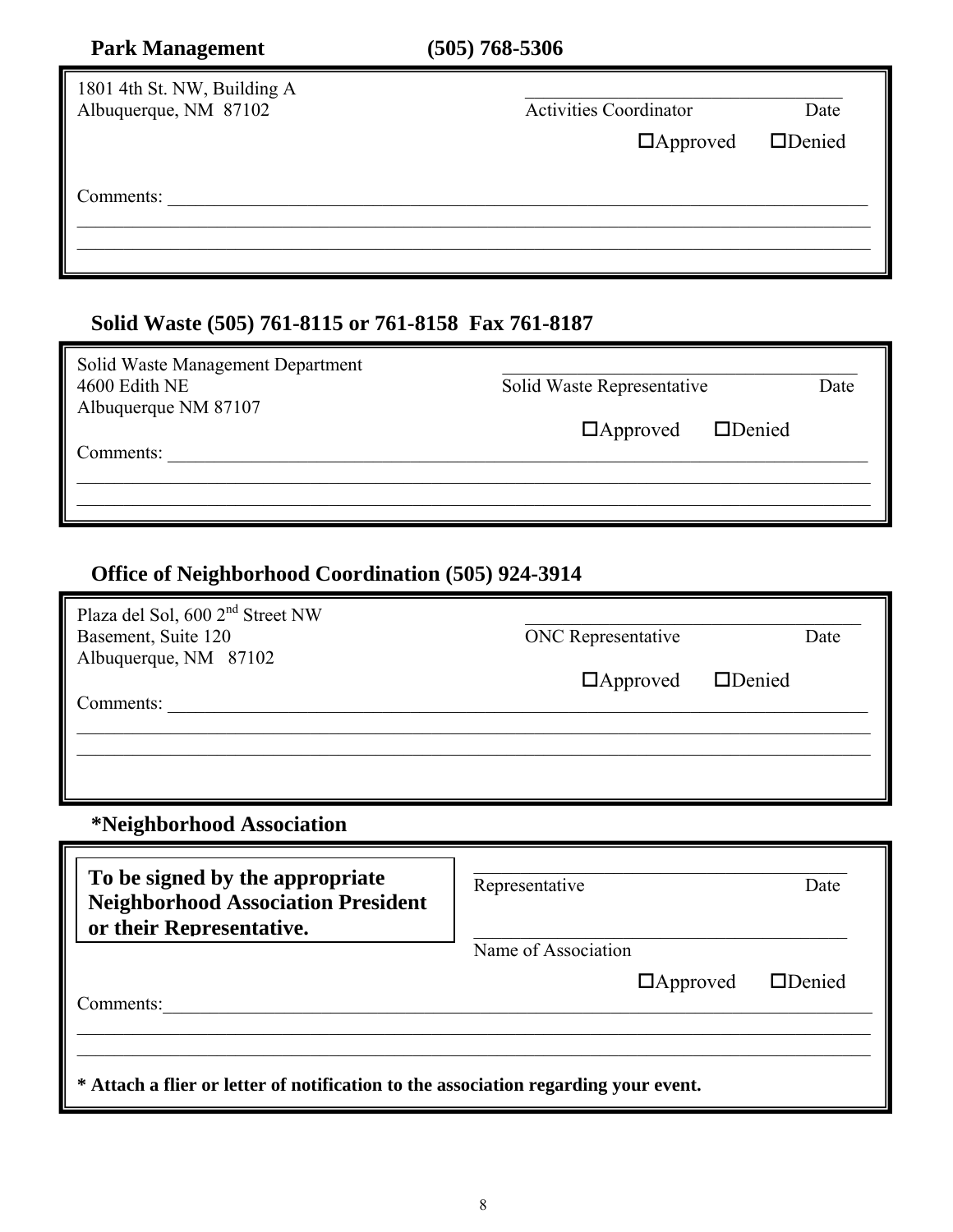| 3615 Los Picaros Rd. SE<br>Albuquerque, NM 87105 | Open Space Representative<br>$\Box$ Approved | Date<br>$\Box$ Denied |
|--------------------------------------------------|----------------------------------------------|-----------------------|
| Comments:                                        |                                              |                       |
| <b>Parking Division</b>                          | (505) 768-4697                               |                       |
| Plaza Del Sol<br>600 Second St. NW Ste 510       |                                              |                       |

| 000 SCCONG St. IN WASHI 210<br>Albuquerque, NM 87103 | Parking Supervisor<br>Date<br>$\Box$ Approved $\Box$ Denied |
|------------------------------------------------------|-------------------------------------------------------------|
| Comments:                                            |                                                             |
|                                                      |                                                             |
|                                                      |                                                             |

#### **PART IV. EVENT APPLICATION SIGNATURE REQUIREMENT**

*\*This portion must have signatures if businesses or residential traffic is interrupted or blocked.* 

We, the undersigned live or do business on the street(s) proposed to be closed and acknowledge that we have been informed in regards to the closure. By signing this document I also acknowledge that I am not giving my approval or disapproval of the event, I am only being informed as required by the Event Permitting Committee.

| Signature | Address | Phone(s) |
|-----------|---------|----------|
|           |         |          |
|           |         |          |
|           |         |          |
|           |         |          |
|           |         |          |
|           |         |          |
|           |         |          |
|           |         |          |